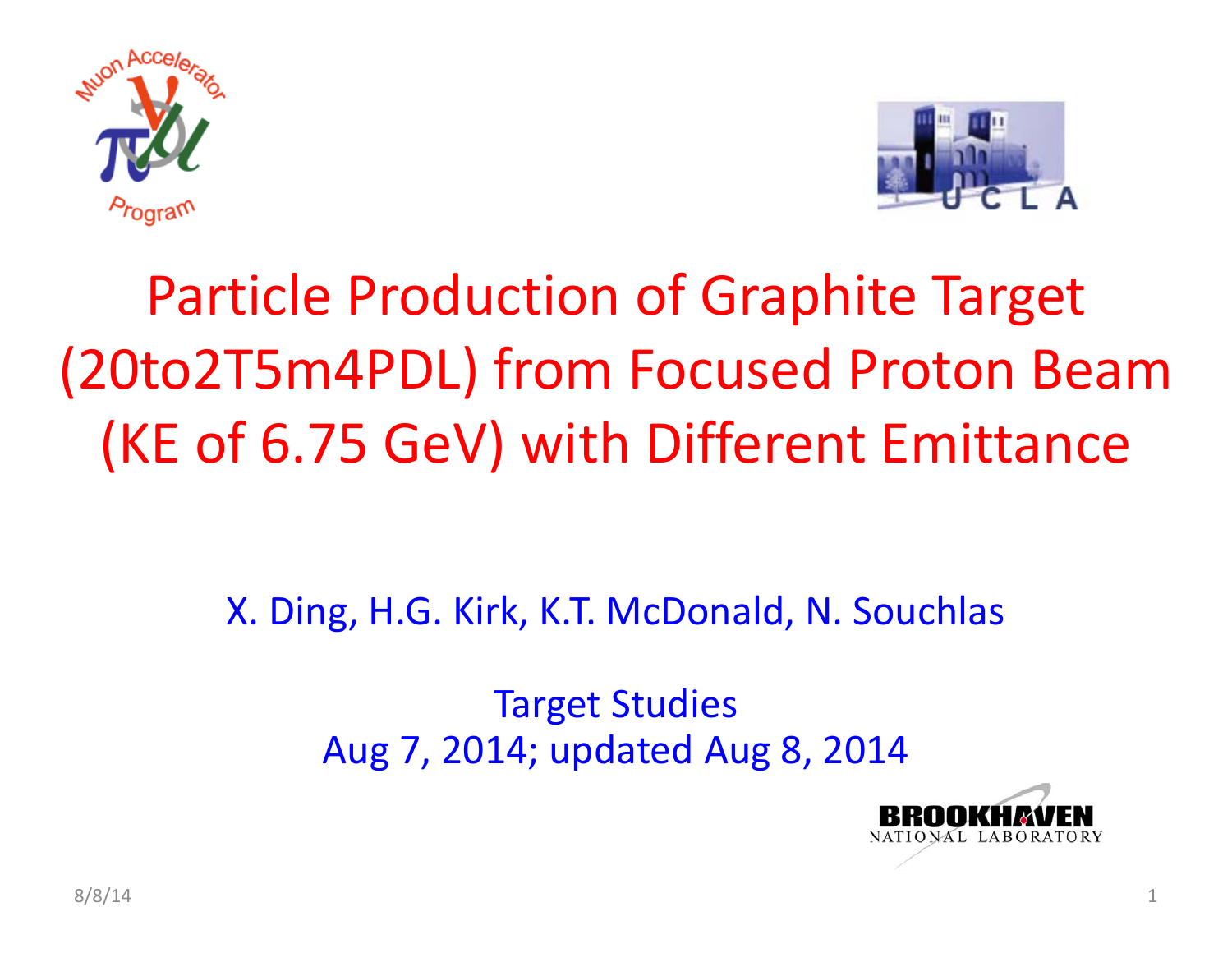# Target Setting

- Carbon target with 20to2T5m4PDL Configuration (with resistive copper) and Fieldmap (20T $\rightarrow$ 2T);
- Code: MARS15(2014) with ICEM 4 <sup>=</sup> 1;
- Proton beam: 6.75 GeV (KE) and launched at <sup>z</sup> <sup>=</sup> ‐100 cm, Focal beam with waist at z= 0 <sup>m</sup> and varied emittance;
- Production Collection: (50 <sup>m</sup> downstream, 40 MeV <sup>&</sup>lt; KE <sup>&</sup>lt; 180 MeV).
- •BeamRadius/TargetRadius  $=$   $\frac{1}{4}$ , at waist of carbon target
- ENRG 1 <sup>=</sup> 6.75, 2 <sup>=</sup> 0.02, 3 <sup>=</sup> 0.3, 4 <sup>=</sup> 0.01, 5 <sup>=</sup> 0.05, 6 <sup>=</sup>  $0.01$ ,  $7 = 0.01$  (Energy card setting)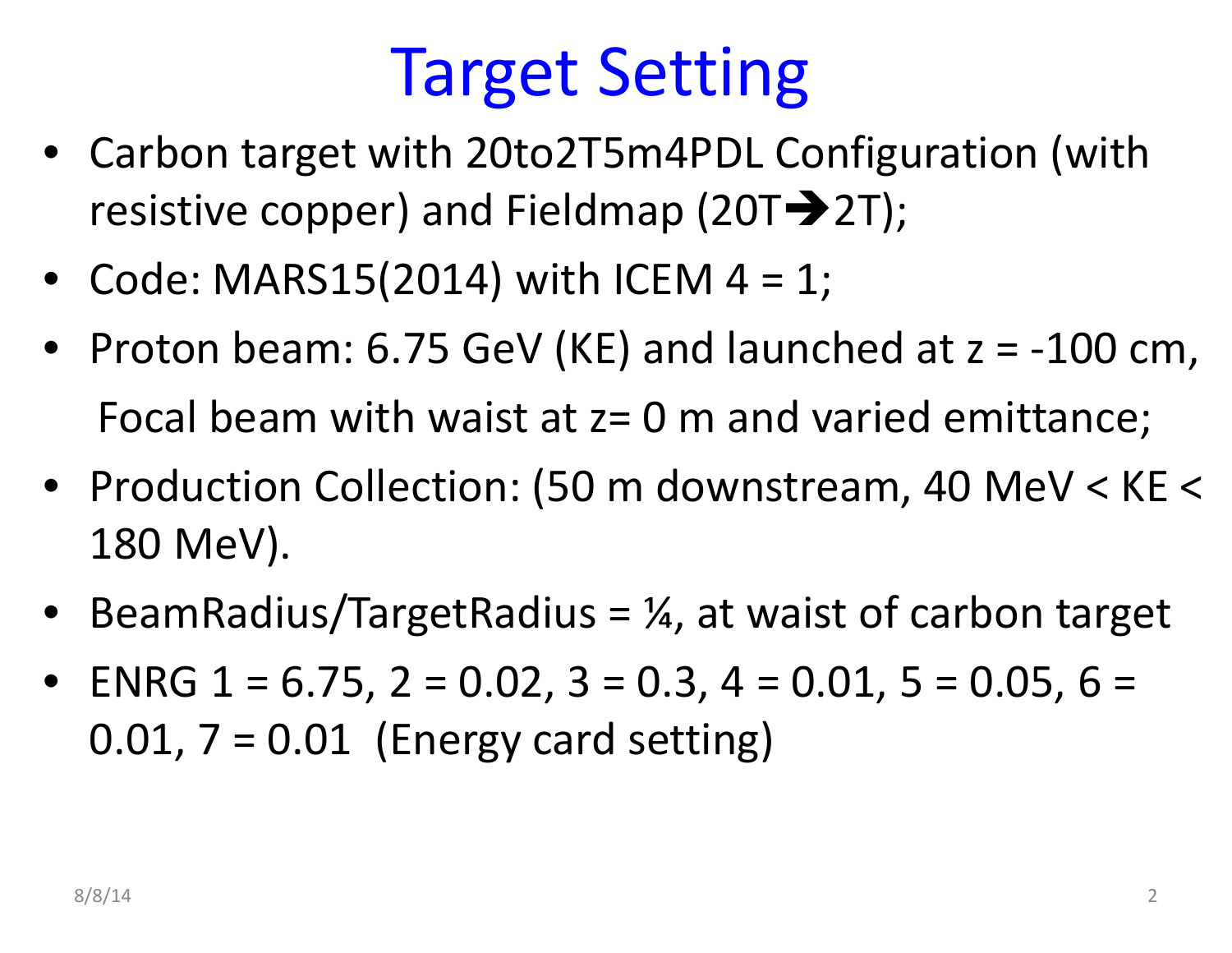### Yield for target without tilt

for various geometric, rms, transverse emittances

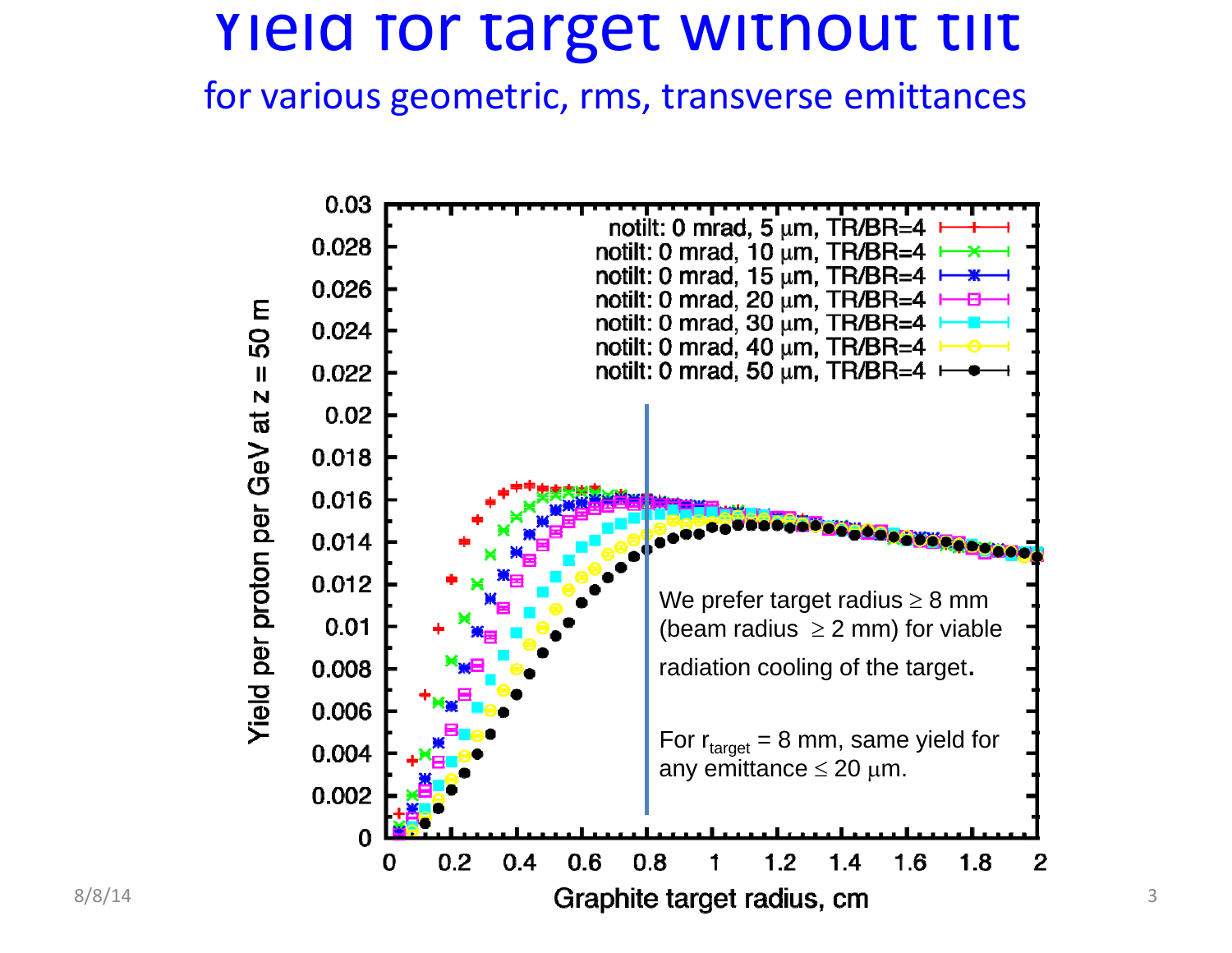### Yield for target with tilt (65 mrad to SC axis)

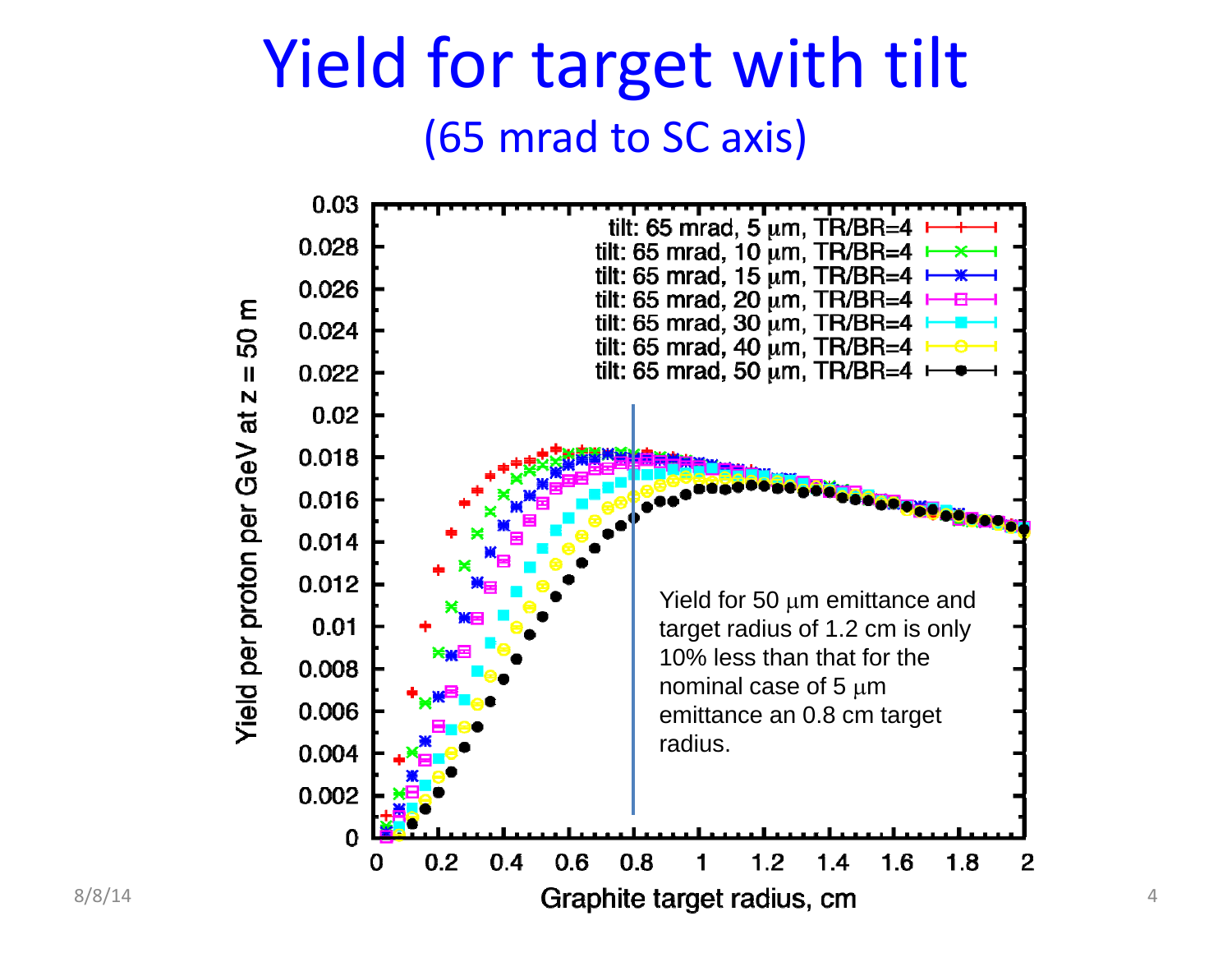#### Yield and Beam Radius *vs*. Emittance Comparison between tilt and notilt Target radius =  $4 \cdot$  beam radius

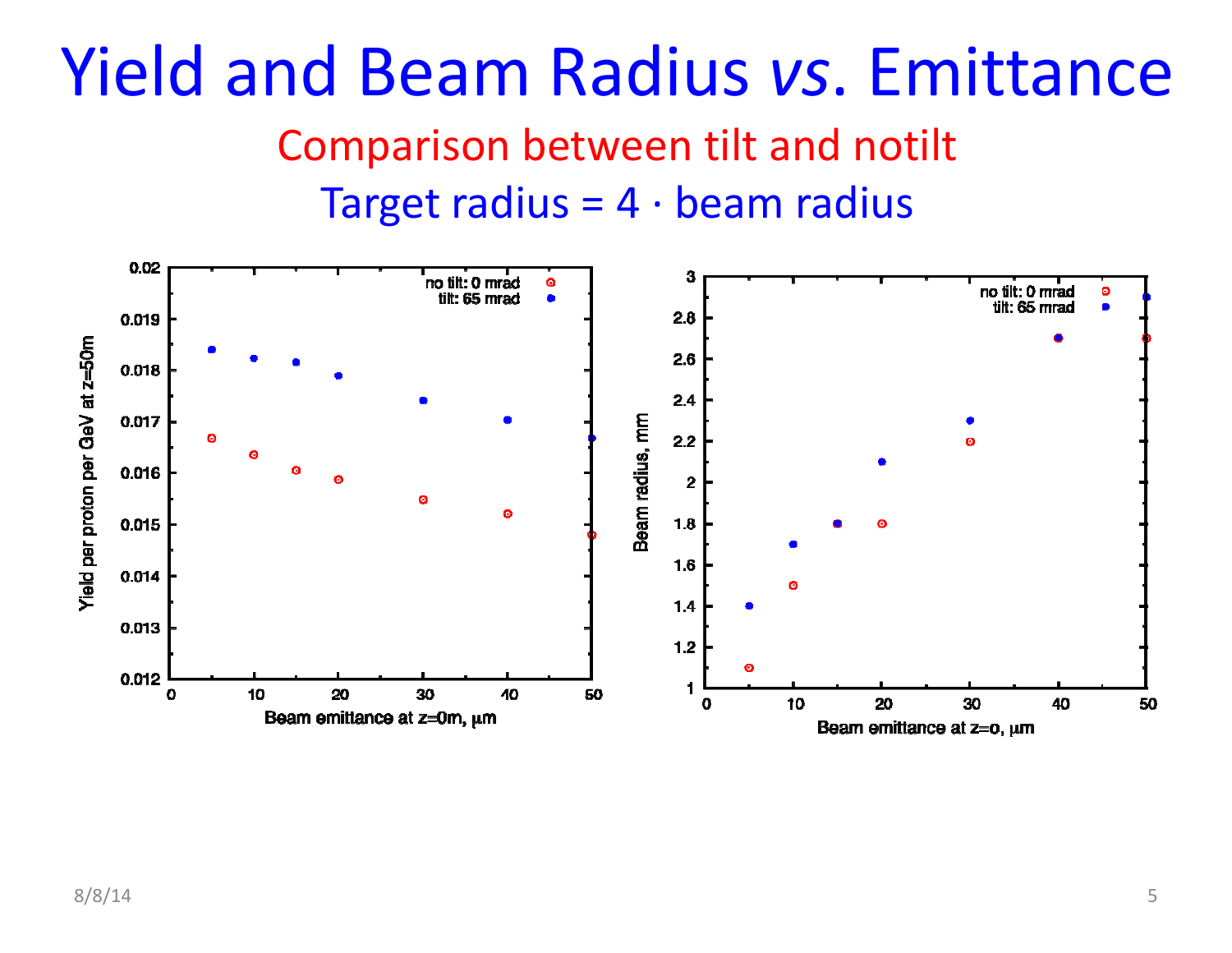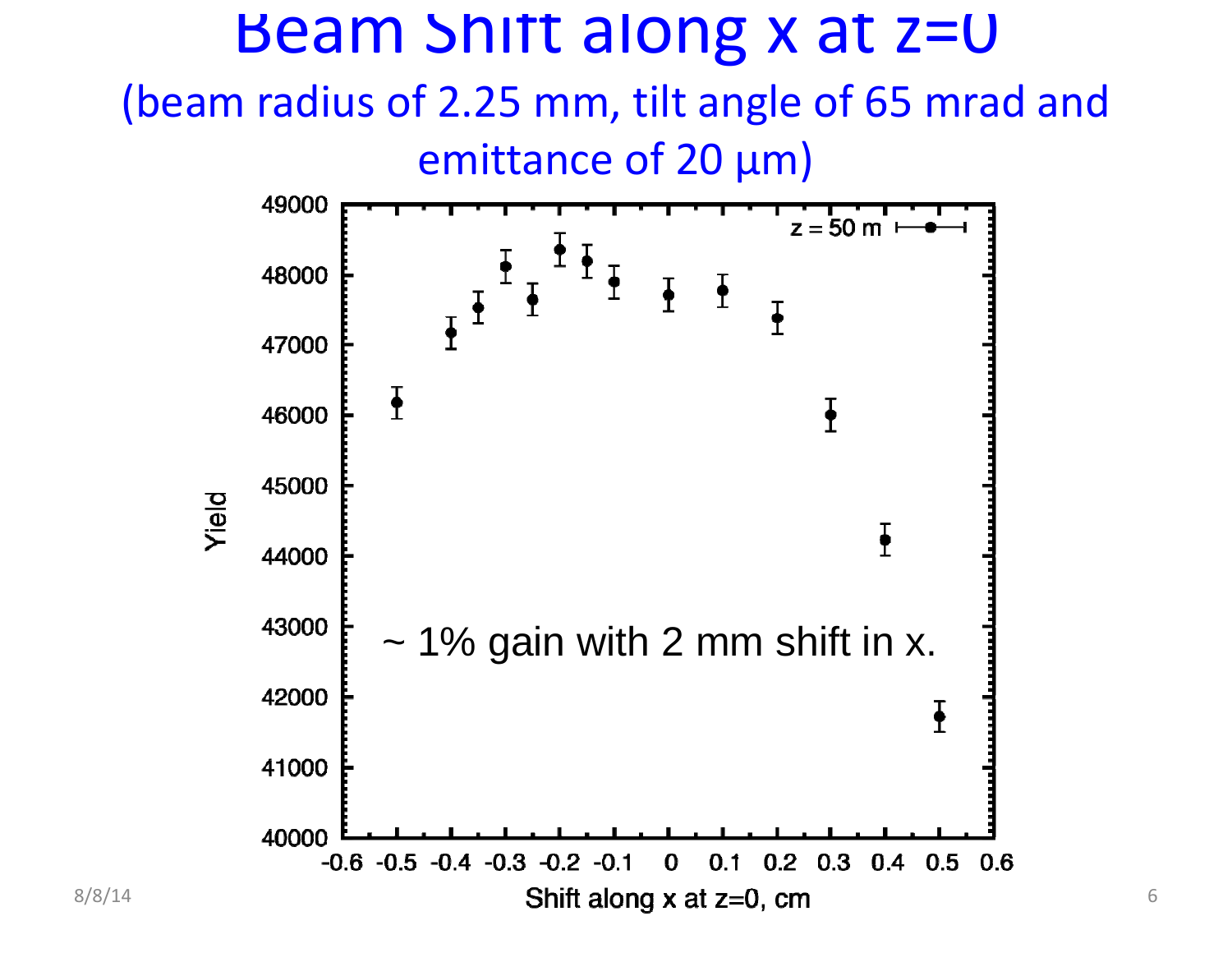## Yield vs. Beam Angle

(beam radius of 2.25 mm, beam emittance of 20 μm)